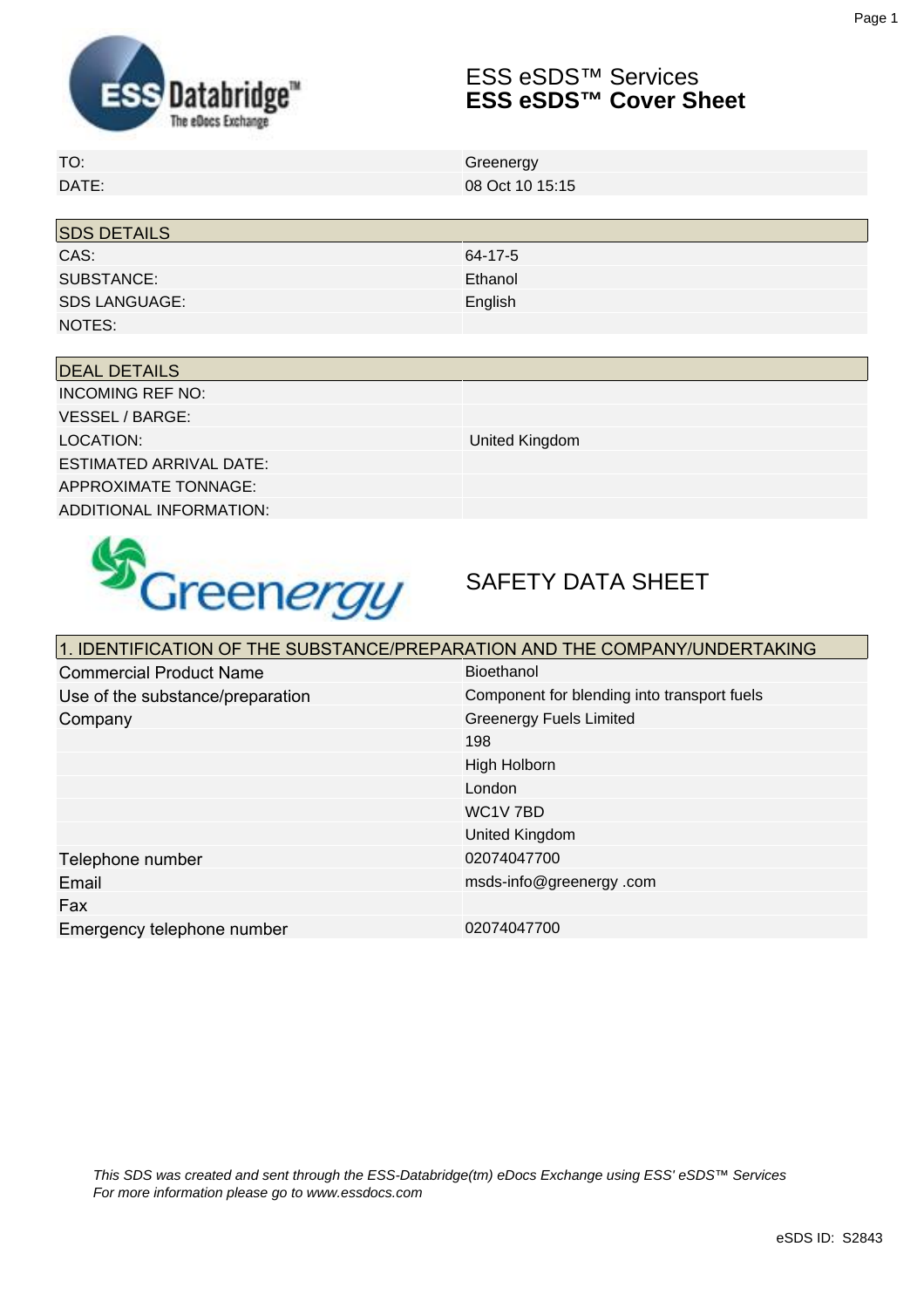Revision nr : 1 Date : 25/6/2009

## **CAS 64-17-5** Supersedes : 0/0/0

www.lisam.com



### 2. HAZARDS IDENTIFICATION Most important hazards : The product is classified as dangerous in accordance with Directive 67/548/EEC. Highly flammable.

Environmental properties : Not hazardous

### 3. COMPOSITION/INFORMATION ON INGREDIENTS

| Hazardous components   |                   |                                    |           |                    |
|------------------------|-------------------|------------------------------------|-----------|--------------------|
| Substance name         | Value(s)          | CAS No / EC No / EC Index          | Symbol(s) | <b>R-Phrase(s)</b> |
| Ethanol                | 100 $%$           | 64-17-5 / 200-578-6 / 603-002-00-5 |           |                    |
| Full text of R-phrases | : See section 16. |                                    |           |                    |

#### 4. FIRST AID MEASURES

| First aid measures |                                                                                                                                                                                    |
|--------------------|------------------------------------------------------------------------------------------------------------------------------------------------------------------------------------|
| Inhalation         | : Keep at rest.<br>Move to fresh air.<br>Oxygen or artificial respiration if needed.                                                                                               |
| Skin contact       | : Wash off immediately with soap and plenty of water.<br>Take off contaminated clothing and shoes immediately.<br>Wash contaminated clothing before re-use.                        |
| Eye contact        | : Rinse immediately with plenty of water, also under the eyelids, for at least 15<br>minutes.                                                                                      |
| Ingestion          | $\therefore$ Rinse mouth.<br>Drink plenty of water.                                                                                                                                |
| Additional advice  | : Consult a physician if necessary<br>Never give anything by mouth to an unconscious person.<br>Show this safety data sheet to the doctor in attendance.<br>Treat symptomatically. |

| Fire Hazard                                                                                        | : Highly flammable.                                                                                                                                                                                                                                                                                                                                                                                                                                                                                                                                |
|----------------------------------------------------------------------------------------------------|----------------------------------------------------------------------------------------------------------------------------------------------------------------------------------------------------------------------------------------------------------------------------------------------------------------------------------------------------------------------------------------------------------------------------------------------------------------------------------------------------------------------------------------------------|
| Suitable extinguishing media                                                                       | : Use dry chemical, CO2, water spray or alcohol-resistant foam                                                                                                                                                                                                                                                                                                                                                                                                                                                                                     |
| Extinguishing media which must not be $\therefore$ High volume water jet<br>used for safety reason |                                                                                                                                                                                                                                                                                                                                                                                                                                                                                                                                                    |
| Specific hazards                                                                                   | : Evacuate personnel to safe areas.<br>Vapours may form explosive mixture with air.<br>Vapours are heavier than air and may spread along floors.<br>The pressure in sealed containers can increase under the influence of heat.<br>Flash back possible over considerable distance.<br>Burning produces obnoxious and toxic fumes.<br>Cool containers / tanks with spray water.<br>Possible decomposition products are: COx<br>Fire residues and contaminated fire extinguishing water must be disposed of in<br>accordance with local regulations. |
| Special protective equipment for                                                                   | : Wear personal protective equipment.                                                                                                                                                                                                                                                                                                                                                                                                                                                                                                              |

#### 5. FIRE-FIGHTING MEASURES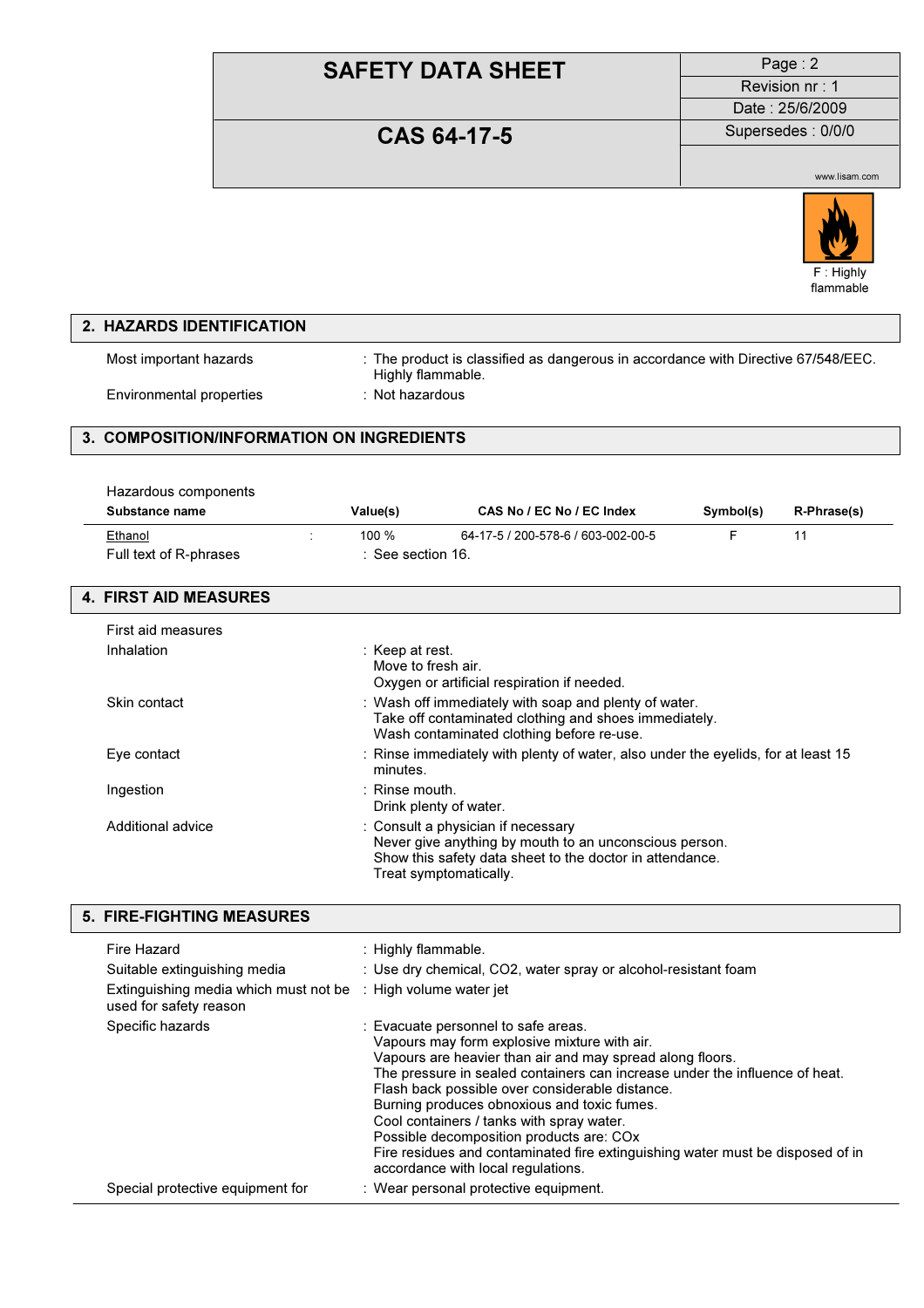Revision nr : 1 Date : 25/6/2009

## CAS 64-17-5 Supersedes : 0/0/0

www.lisam.com

### 5. FIRE-FIGHTING MEASURES (continued) firefighters Wear self-contained breathing apparatus for fire fighting if necessary. 6. ACCIDENTAL RELEASE MEASURES Personal precautions : See also section 8. Wear personal protective equipment. Do not breathe vapours or spray mist. Ensure adequate ventilation Avoid contact with skin, eyes and clothing. Do not smoke. Keep away from open flames, hot surfaces and sources of ignition. Ensure all equipment is electrically grounded before beginning transfer operations. Environmental precautions : Do not flush into surface water or sanitary sewer system. Methods for cleaning up : Remove all sources of ignition. Do not use tools which may produce sparks. Prevent further leakage or spillage if safe to do so. Dam up. Soak up with inert absorbent material (e.g. sand, silica gel, acid binder, universal binder, sawdust). Sweep up and shovel into suitable containers for disposal. After cleaning, flush away traces with water. Dispose of in accordance with local regulations. 7. HANDLING AND STORAGE Storage : Keep tightly closed in a dry, cool and well-ventilated place.

| Storage         | : Keep tightly closed in a dry, cool and well-ventilated place.<br>Store in original container.<br>Keep away from open flames, hot surfaces and sources of ignition.<br>Keep away from direct sunlight.<br>Do not store near or with any of the incompatible materials listed in section 10.                                                                                                                                                                                                                                                                                                                                                                                                         |
|-----------------|------------------------------------------------------------------------------------------------------------------------------------------------------------------------------------------------------------------------------------------------------------------------------------------------------------------------------------------------------------------------------------------------------------------------------------------------------------------------------------------------------------------------------------------------------------------------------------------------------------------------------------------------------------------------------------------------------|
| Handling        | $\therefore$ See also section 8.<br>Wear personal protective equipment.<br>Handle in accordance with good industrial hygiene and safety practice.<br>Do not breathe vapours or spray mist.<br>Ensure adequate ventilation<br>Avoid contact with skin, eyes and clothing.<br>Wash hands before breaks and immediately after handling the product.<br>Keep away from open flames, hot surfaces and sources of ignition.<br>Do not smoke.<br>Do not breathe vapours or spray mist.<br>Always replace cap after use.<br>Do not burn, or use a cutting torch on, the empty drum.<br>Do not puncture or incinerate.<br>Ensure all equipment is electrically grounded before beginning transfer operations. |
| Specific use(s) | : Industrial                                                                                                                                                                                                                                                                                                                                                                                                                                                                                                                                                                                                                                                                                         |
|                 |                                                                                                                                                                                                                                                                                                                                                                                                                                                                                                                                                                                                                                                                                                      |

| Personal protective equipment |                                                                                                                                                                                                                                                                                                  |
|-------------------------------|--------------------------------------------------------------------------------------------------------------------------------------------------------------------------------------------------------------------------------------------------------------------------------------------------|
| Respiratory protection        | : Ensure adequate ventilation<br>Not required under normal use<br>In case of insufficient ventilation wear suitable respiratory equipment. (type A)                                                                                                                                              |
| Hand protection               | : Nitrile rubber - Butylrubber (EN 374)<br>The selection of specific gloves for a specific application and time of use in a<br>working area, should also take into account other factors on the working space,<br>such as (but not limited to): other chemicals that are possibly used, physical |

8. EXPOSURE CONTROLS / PERSONAL PROTECTION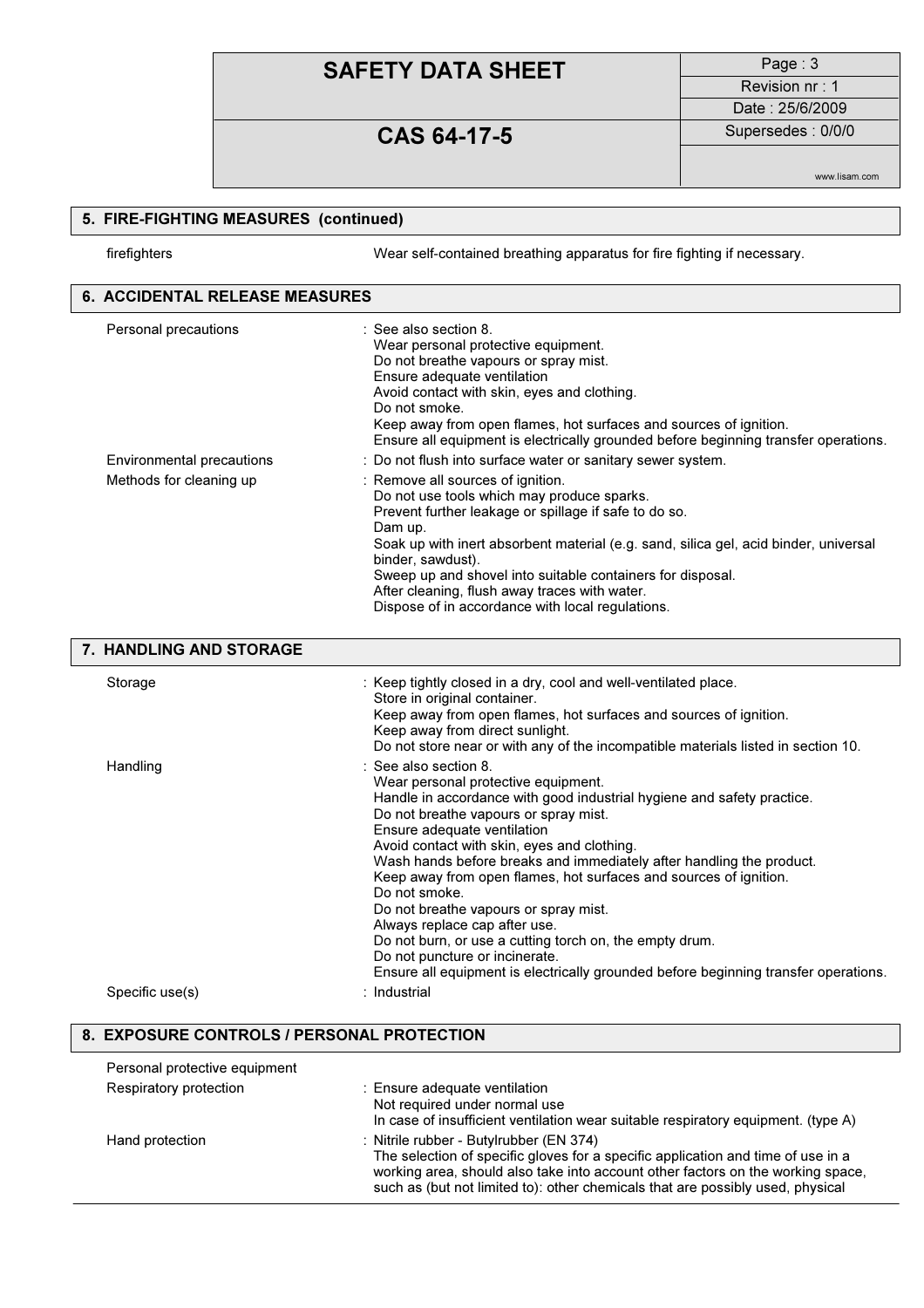## CAS 64-17-5 Supersedes : 0/0/0

Revision nr : 1

Date : 25/6/2009

www.lisam.com

#### 8. EXPOSURE CONTROLS / PERSONAL PROTECTION (continued)

|                   | requirements (protection against cutting/drilling, skill, thermal protection), and the<br>instructions/specification of the gloves supplier.                                                                                                                                                                                                                                                                                                                                                                                          |
|-------------------|---------------------------------------------------------------------------------------------------------------------------------------------------------------------------------------------------------------------------------------------------------------------------------------------------------------------------------------------------------------------------------------------------------------------------------------------------------------------------------------------------------------------------------------|
| Eye protection    | : Safety glasses (EN166)                                                                                                                                                                                                                                                                                                                                                                                                                                                                                                              |
| Hygiene measures  | : Use only in area provided with appropriate exhaust ventilation.<br>Handle in accordance with good industrial hygiene and safety practice.<br>Wash hands and face before breaks and immediately after handling the product.                                                                                                                                                                                                                                                                                                          |
| Exposure limit(s) | : Ethanol: TLV-TWA (mg/m <sup>3</sup> ): 260 (the Netherlands): 950 (Norway): 960 (Germany,<br>Suisse); 1000 (Sweden, Czech Republic, Estonia, Lithuania, Bulgaria); 1900 (<br>Denmark, France, Finland, Greece, Austria, Hungary, Slovenia, Croatia); 1907 (<br>Belgium); 1910 (Spain); 1920 (United Kingdom); 1000 ppm (Portugal)<br>Ethanol: TLV-STEL (mg/m <sup>3</sup> ): 1900 (the Netherlands, Lithuania, Estonia); 1920 (<br>Suisse); 2500 (Finland); 3000 (Czech Republic); 3800 (Austria); 7600 (Hungary);<br>9500 (France) |

### 9. PHYSICAL AND CHEMICAL PROPERTIES

| Appearance                              | : Liquid                  |
|-----------------------------------------|---------------------------|
| Colour                                  | : Colourless              |
| Odour                                   | : Alcoholic               |
| рH                                      | : No data available       |
| Melting point/range                     | : -114°C                  |
| Boiling point/range                     | : 78°C                    |
| Flash point                             | :12°C                     |
| Autoignition temperature                | ∶ ca 425°C                |
| <b>Explosive properties</b>             | : LEL: 3.4%<br>UEL: 15,0% |
| Oxidising properties                    | : Not applicable          |
| Vapour pressure                         | : ca 57,3 hPa @ 20°C      |
| Partition coefficient (n-octanol/water) | : ca -0,32                |
| Viscosity                               | : No data available       |
| Water solubility                        | :Miscible                 |
| Vapour density                          | :1,59                     |
| Evaporation rate                        | :3,4                      |
| Density                                 | : 0,79                    |

### 10. STABILITY AND REACTIVITY

| Stability<br>Hazardous decomposition products | : Stable at normal conditions.<br>: Burning produces obnoxious and toxic fumes.<br>Possible decomposition products are: COx |
|-----------------------------------------------|-----------------------------------------------------------------------------------------------------------------------------|
| Materials to avoid                            | : Oxidizing agent, acids and bases                                                                                          |
| Conditions to avoid                           | : Keep away from heat and sources of ignition.<br>Exposure to sunlight.                                                     |

| <b>11. TOXICOLOGICAL INFORMATION</b> |                                                                                                                            |  |
|--------------------------------------|----------------------------------------------------------------------------------------------------------------------------|--|
| Acute toxicity                       | : $\cdot$ Ethanol : LD50/oral/rat : 1501 mg/kg<br>• Ethanol: LC50/inhalation/4h/rat: 124,7 mg/l                            |  |
| Inhalation                           | : Inhalation of high vapour concentrations may cause symptoms like headache.<br>dizziness, tiredness, nausea and vomiting. |  |
| Skin contact                         | : Prolonged skin contact may cause skin irritation and/or dermatitis.                                                      |  |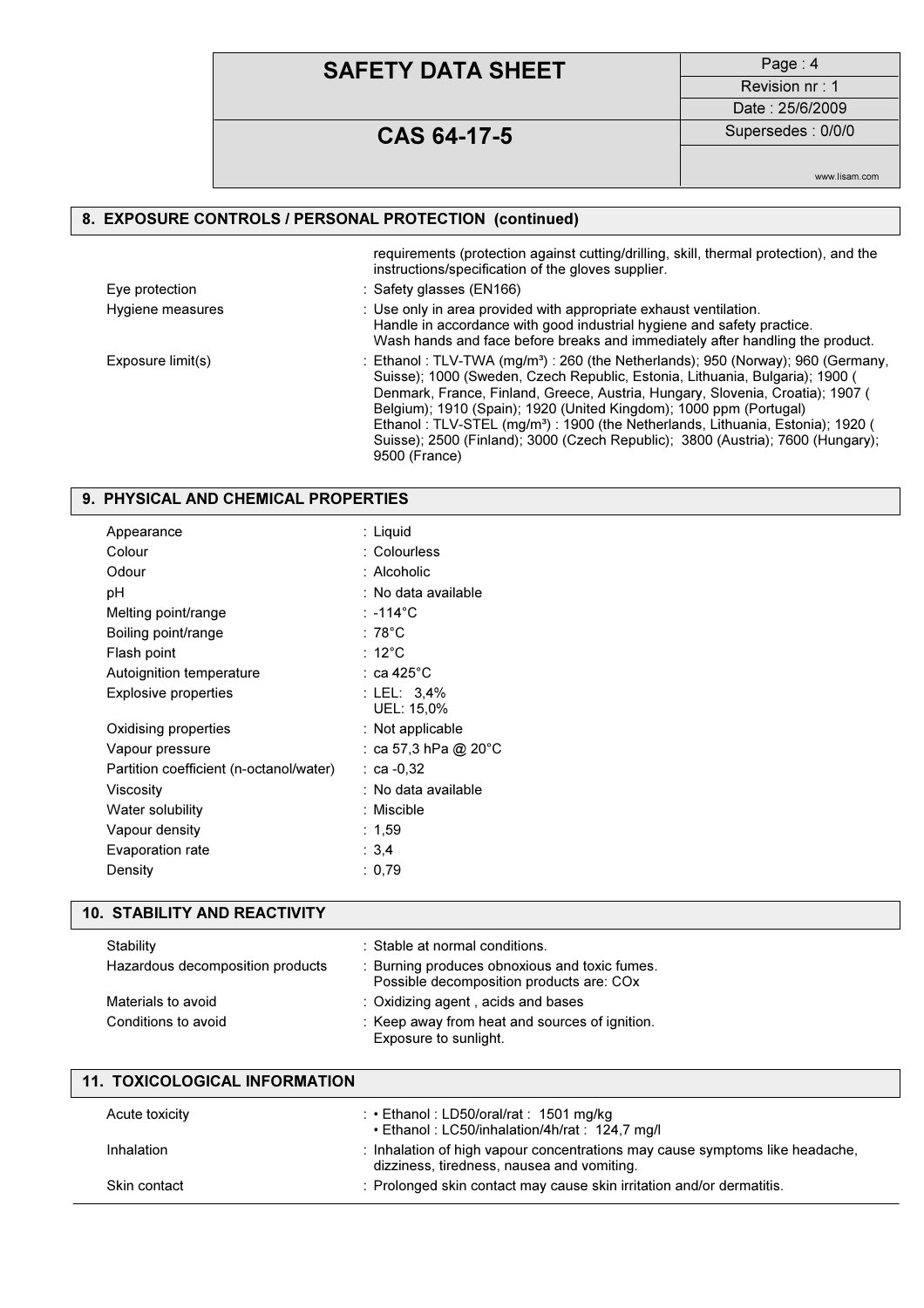Revision nr : 1

## CAS 64-17-5 Supersedes : 0/0/0

Date : 25/6/2009

www.lisam.com

| 11. TOXICOLOGICAL INFORMATION (continued) |                                                                                    |  |
|-------------------------------------------|------------------------------------------------------------------------------------|--|
| Eye contact                               | : May be irritating.                                                               |  |
| Ingestion                                 | : Ingestion may cause gastrointestinal irritation, nausea, vomiting and diarrhoea. |  |
| Chronic toxicity                          | : No adverse effects are expected.                                                 |  |
| <b>12. ECOLOGICAL INFORMATION</b>         |                                                                                    |  |

| Persistence and degradability | : Readily biodegradable                                                                                                                                                                     |
|-------------------------------|---------------------------------------------------------------------------------------------------------------------------------------------------------------------------------------------|
| Mobility                      | : Miscible                                                                                                                                                                                  |
| Ecotoxicity effects           | : • Ethanol : LC50/96h/fish : 14200 mg/l (Pimephales promelas), 10000 - 11500mg/l<br>(Alburnus alburnus)<br>• Ethanol: LC50/48h/daphnia: 9268 - 14221 mg/l (Daphnia magna)<br>Not hazardous |
| <b>Bioaccumulation</b>        | : $log Pow = -0,32$<br>Does not bioaccumulate                                                                                                                                               |

| <b>13. DISPOSAL CONSIDERATIONS</b>                       |                                                                                                                                                                                                                                                                                                                                        |  |  |  |
|----------------------------------------------------------|----------------------------------------------------------------------------------------------------------------------------------------------------------------------------------------------------------------------------------------------------------------------------------------------------------------------------------------|--|--|--|
|                                                          | Waste from residues / unused products : Dispose of in accordance with local regulations.<br>Do not burn, or use a cutting torch on, the empty drum.<br>Do not puncture or incinerate.                                                                                                                                                  |  |  |  |
| Codes of waste (2001/573/EC, 75/442/<br>EEC, 91/689/EEC) | : Waste codes should be assigned by the user, preferably in discussion with the<br>waste disposal authorities.<br>The following Waste Codes are only suggestions:<br>07 01 04* - other organic solvents, washing liquids and mother liquors<br>15 01 10* - packaging containing residues of or contaminated by dangerous<br>substances |  |  |  |

**d** 

#### 14. TRANSPORT INFORMATION

Class

| ADR/RID              |                           |
|----------------------|---------------------------|
| UN-No                | : 1170                    |
| Proper shipping name | : ETHANOL (ETHYL ALCOHOL) |
| Class                | : 3                       |
| Packing group        | : II                      |
| <b>IMDG</b>          |                           |
| UN-No                | : 1170                    |
| Class                | : 3                       |
| Packing group        | : II                      |
| Proper shipping name | : ETHANOL (ETHYL ALCOHOL) |
| EmS                  | : F-D. S-U                |
| <b>ICAO/IATA</b>     |                           |
| UN-No                | : 1170                    |
| Class                | : 3                       |
| Packing group        | : II                      |
| Proper shipping name | : ETHANOL (ETHYL ALCOHOL) |